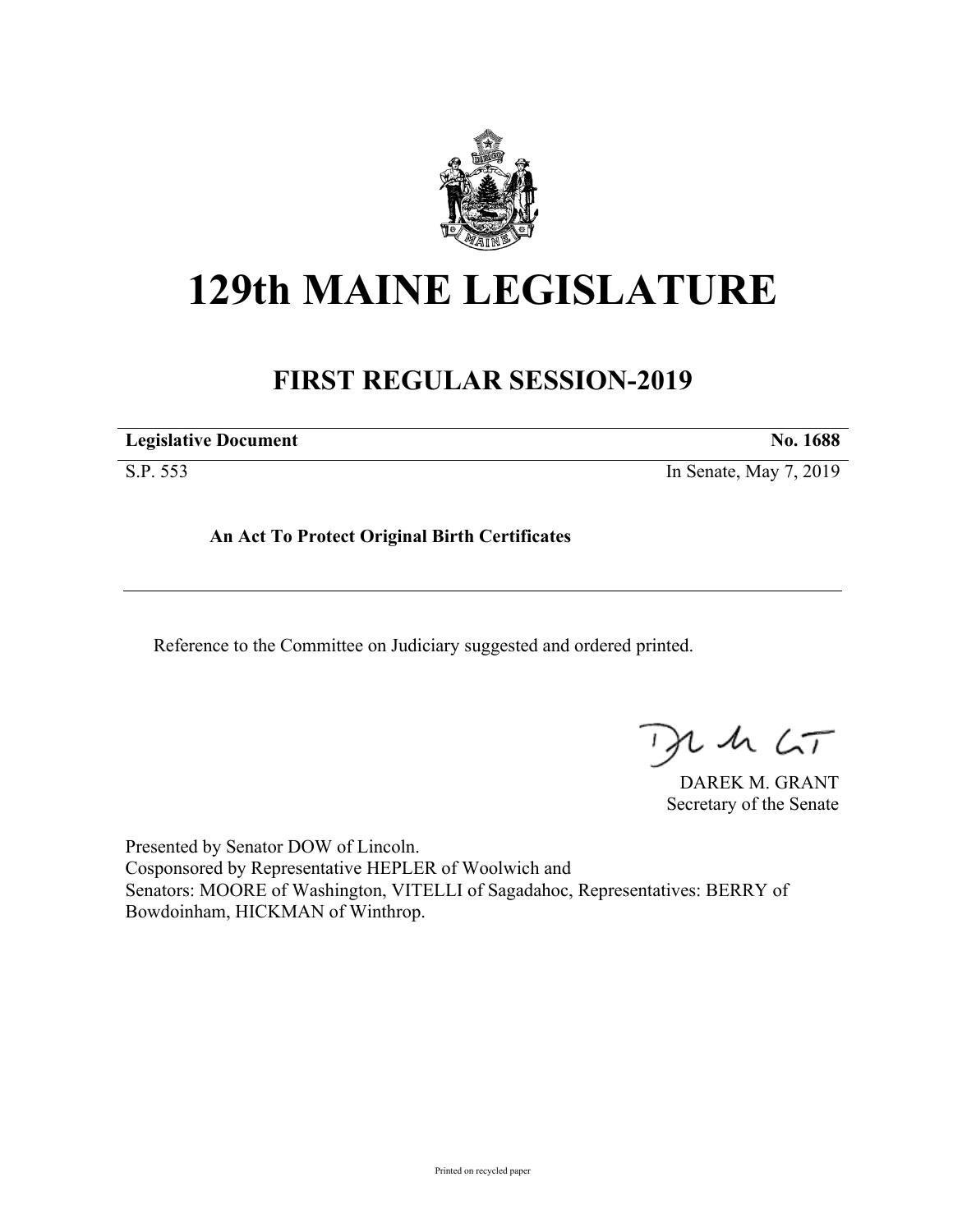| 1              | Be it enacted by the People of the State of Maine as follows:                                                                                                  |
|----------------|----------------------------------------------------------------------------------------------------------------------------------------------------------------|
| $\overline{2}$ | <b>Sec. 1. 22 MRSA §2765, as amended by PL 2017, c. 402, Pt. C, §§47 and 48 and</b>                                                                            |
| 3              | affected by Pt. F, §1, is further amended to read:                                                                                                             |
| 4              | §2765. New certificate of birth following foreign adoption or legitimation                                                                                     |
| 5              | 1. New certificate of birth. The state registrar shall establish a new certificate of                                                                          |
| 6              | birth for a person born in this State when the state registrar receives the following:                                                                         |
| 7              | A. A certificate of adoption as provided in Title 18-C, section 9-304, or a certified                                                                          |
| $\,8\,$        | copy of the decree of adoption along with the information necessary to identify the                                                                            |
| 9              | original certificate and establish the new certificate of birth, except that a new                                                                             |
| 10             | certificate may not be established if so requested by the adopting parents or the                                                                              |
| 11             | adopted person if the adopted person is at least 18 years of age;                                                                                              |
| 12<br>13       | A request that a new certificate be established and such evidence as the<br>Β.<br>department may require by rule proving that the person has been legitimated. |
| 14             | 1-A. Persons born in a foreign country. The state registrar shall establish a Maine                                                                            |
| 15             | certificate of birth for a person born in a foreign country and for whom a decree of                                                                           |
| 16             | adoption has been entered in a court of competent jurisdiction in Maine when the registrar                                                                     |
| 17             | receives the following:                                                                                                                                        |
| 18             | A. A certificate of adoption as provided in Title 18-C, section 9-304; and                                                                                     |
| 19             | C. A request that a new certificate be established. A Maine certificate of birth may                                                                           |
| 20             | not be established, if so requested by the court decreeing the adoption, the adoptive                                                                          |
| 21             | parents or the adopted person, if the adopted person is 18 years of age or older.                                                                              |
| 22             | <b>1-B.</b> Content of certificate. Any birth certificate issued under subsection 1-A shall                                                                    |
| 23             | must show the true or probable foreign country of birth and shall must indicate that the                                                                       |
| 24             | certificate is not evidence of United States citizenship for the child for whom it is issued                                                                   |
| 25             | or for the adoptive parents.                                                                                                                                   |
| 26             | 2-A. Certificate after foreign adoption or legitimation. This subsection governs                                                                               |
| 27             | birth certificates after adoption of a person born in a foreign country or legitimation.                                                                       |
| 28             | A. When a new birth certificate is established after adoption pursuant to subsection                                                                           |
| 29             | 4, paragraph A, or subsection 1-A, the actual place and date of birth, the names and                                                                           |
| 30             | personal data of the adoptive parents at the time of the child's birth and the name of                                                                         |
| 31             | the child after adoption must be entered on the new birth certificate.                                                                                         |
| 32             | (1) At the request of an adopted person who is at least 18 years of age or of the                                                                              |
| 33             | adoptive parents of an adopted child under 18 years of age, the new certificate                                                                                |
| 34             | must carry a notation that it has been amended, all items that have been revised                                                                               |
| 35             | pursuant to the adoption decree must be identified, and the notation "court action"                                                                            |
| 36             | and the date of the adoption decree must be shown on the new certificate.                                                                                      |
| 37             | (2) If the birth certificate has been annotated pursuant to subparagraph (1), the                                                                              |
| 38             | annotation may be deleted in accordance with department regulations at the                                                                                     |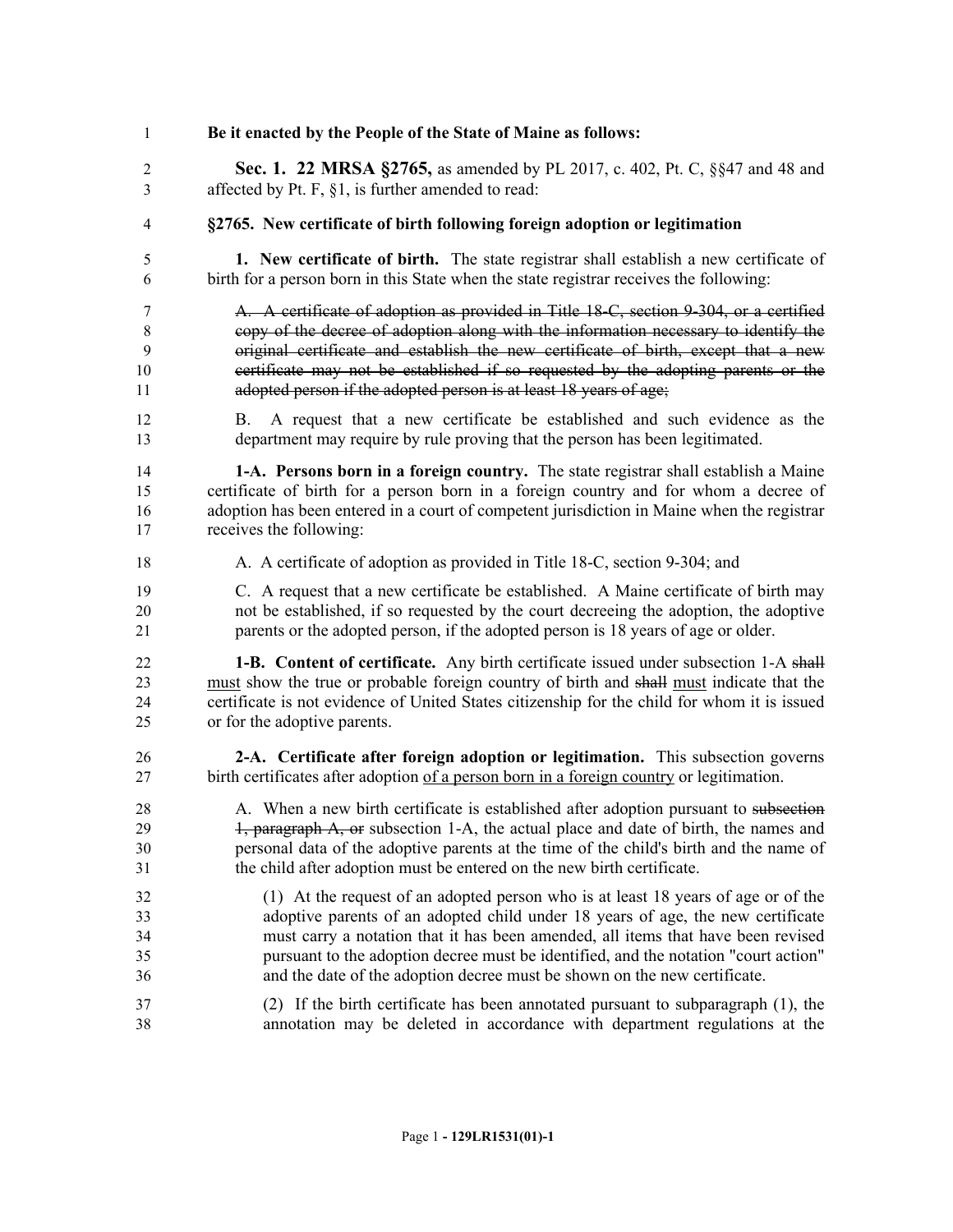- request of an adopted person who is at least 18 years of age or of the adoptive parents of an adopted child under 18 years of age.
- B. When a new certificate is established after legitimation pursuant to subsection 1, paragraph B, the actual place and date of birth, the name of the child and the names and personal data of both parents at the time of birth must be shown. Notwithstanding section 2705, the new certificate may not be marked "amended." The new certificate must be filed with all other birth certificates and is not subject to the provisions of section 2761, subsection 4.
- C. When a new certificate of birth is established following adoption pursuant to subsection 1-A or legitimation, it must be substituted for the original certificate of birth. After that substitution, the original certificate of birth and the evidence of adoption are not subject to inspection except upon order of the Probate Court or the 13 Superior Court or pursuant to section 2768. The application for legitimation may be released to persons listed on the original birth certificate upon completion of written application to the State Registrar of Vital Statistics or the registrar's designee.

 **3. Original certificate restored.** Upon receipt of notice of an annulment or revocation of adoption, the original certificate shall be restored to its place in the files and the new certificate and evidence of adoption shall not be subject to inspection except upon order of a probate court or the Superior Court.

- **4. Delayed birth registration.** If no a certificate of birth is not on file for the person for whom a new certificate is to be established under this section, a delayed birth registration shall must be filed as provided by law before a new certificate of birth is established.
- **5. Copies of original certificate.** When the new certificate of birth is established, the state registrar shall provide each municipal clerk who is required by law to have a copy of the certificate of birth on file with a copy of the new certificate of birth. In the case of a Maine certificate of birth established for a person born in a foreign country, a copy of the certificate must be provided to and must be maintained on file by the clerk of the municipality where the adoptive parents resided on the date of the adoption. All copies of the original certificate in the custody of any municipal clerk must be sealed from inspection, except as provided in section 2768, or surrendered to the state registrar as the state registrar directs.
- **Sec. 2. 22 MRSA §2765-A** is enacted to read:
- **§2765-A. Amended certificate of birth following adoption of person born in this State**

 **1. Amended certificate of birth following adoption.** The state registrar shall establish an amended certificate of birth for a person born in this State when the state registrar receives a certificate of adoption as provided in Title 18-C, section 9-304 or a certified copy of the decree of adoption along with the information necessary to identify and amend the original certificate, except that an amended certificate may not be established if so requested by the adoptive parents or the adopted person if the adopted person is at least 18 years of age.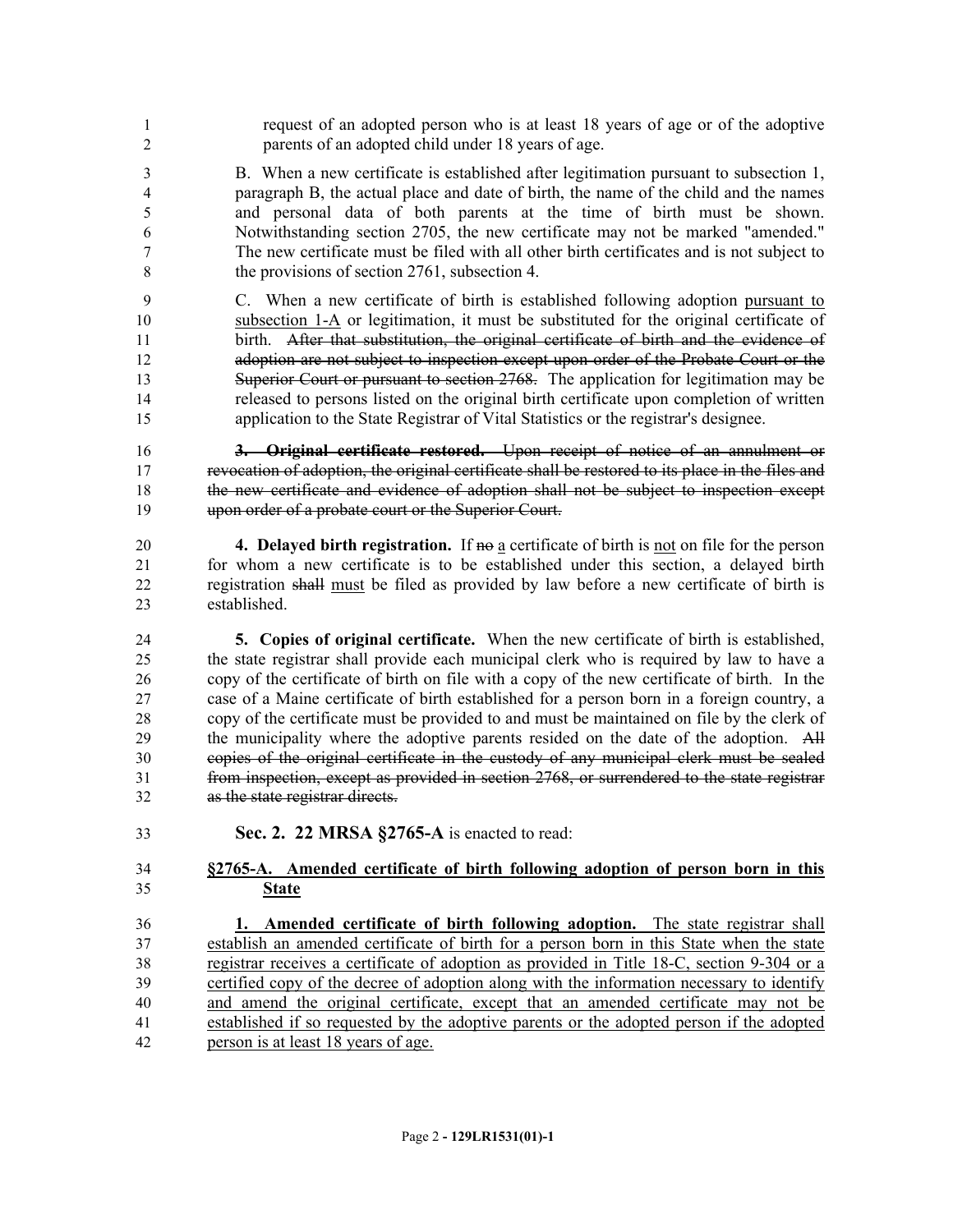**2. Content of amended certificate following adoption.** The amended certificate of birth must add the names and personal data of the legal parents at the time of the child's adoption. The data on the original certificate of birth may not be deleted or removed from the certificate. The adopted child's name must be amended by drawing a single line through the child's name on the certificate of birth and inserting the new data immediately above or to the side of the original entry. The line drawn through the original entry may not obliterate the entry.

 **3. Copies of amended certificate of birth.** When the amended certificate of birth is established or changed, the state registrar shall provide each municipal clerk who is required by law to have a copy of the certificate of birth on file with a copy of the amended certificate of birth.

 **4. Change to amended certificate of birth.** Upon receipt of notice of an annulment of a decree of adoption pursuant to Title 18-C, section 9-315, subsection 3 or revocation of adoption by the state registrar, the state registrar shall change the amended certificate of birth by restoring the data of the original certificate of birth.

- **Sec. 3. 22 MRSA §2766,** as amended by PL 2009, c. 601, §21, is repealed.
- **Sec. 4. 22 MRSA §2768, first ¶,** as enacted by PL 2007, c. 409, §4 and affected 18 by §6, is amended to read:

**An adopted person A person adopted before October 1, 2019, the that adopted**  person's attorney or, if the that adopted person is deceased, the that adopted person's descendants may obtain a copy of that person's original certificate of birth from the State Registrar of Vital Statistics, referred to in this section as "the state registrar," in accordance with this section. A person adopted on or after October 1, 2019 may obtain a copy of that person's original certificate of birth pursuant to section 2706.

 **Sec. 5. 22 MRSA §2768, sub-§§3 and 4,** as enacted by PL 2007, c. 409, §4 and affected by §6, are amended to read:

 **3. Issuance of birth certificate and forms.** Upon receipt of the written application and proof of identification pursuant to subsection 2 and fulfillment of the requirements of subsection 4, the state registrar shall issue a noncertified certified copy of the unaltered original certificate of birth to the applicant. If a contact preference or medical history form has been completed and submitted to the state registrar pursuant to section 2769, the state registrar also must provide that information.

 **4. Fees; waiting period; application requirements.** The state registrar may require 34 a waiting period and impose a fee for the noncertified certified copy provided pursuant to subsection 3. The fees and, waiting period and all other application requirements imposed under this subsection must be identical to the fees and, waiting period and application requirements generally imposed on persons seeking their own birth certificates.

**Sec. 6. Effective date.** This Act takes effect October 1, 2019.